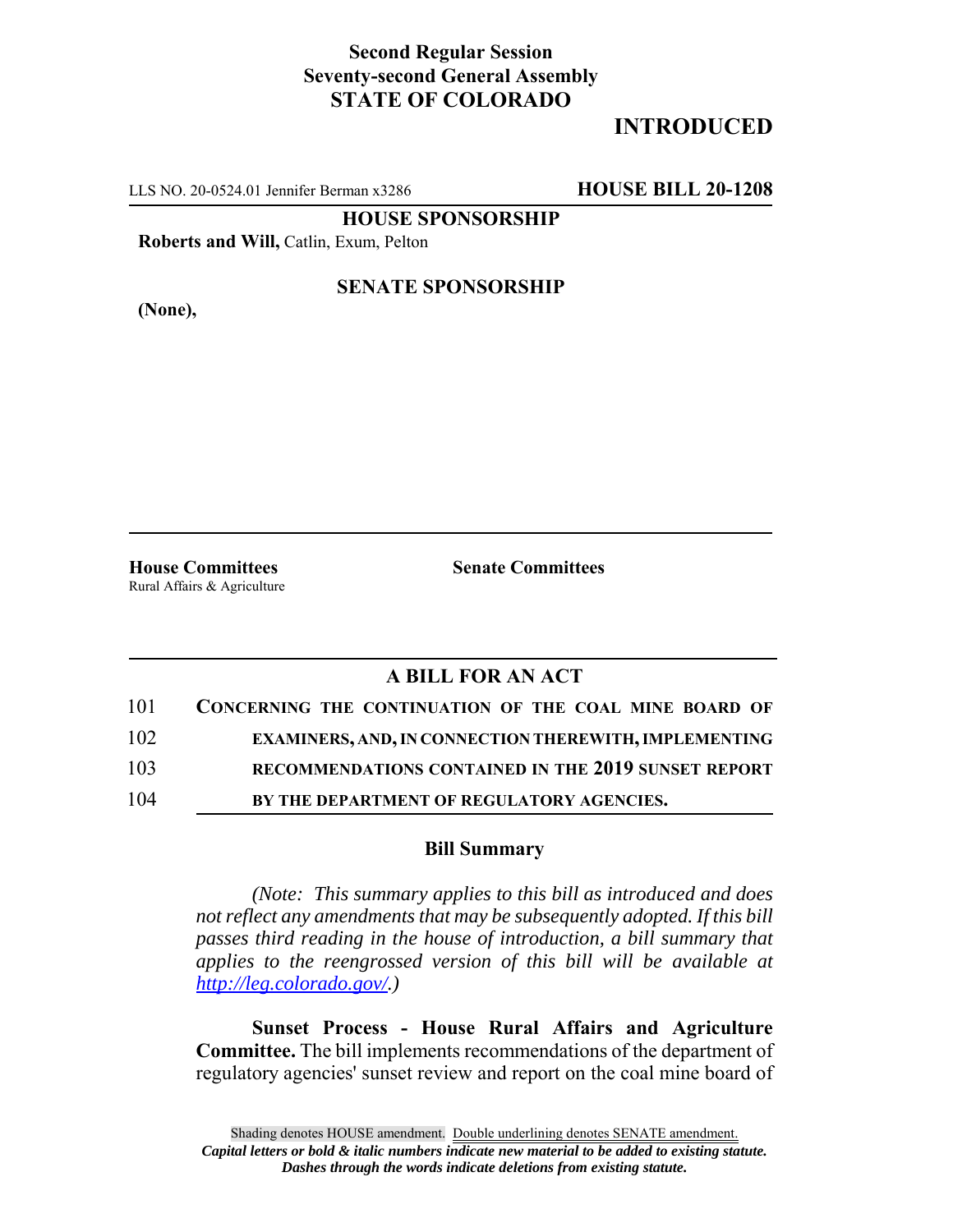examiners (board) in the department of natural resources by:

- ! Continuing the board for 9 years, until 2029 (**sections 1 and 2** of the bill);
- ! Defining "commissioner" as the commissioner of mines in the statute that lists the board members (**section 3**);
- ! Replacing an obsolete reference to a "flame safety lamp" with a reference to a "digital gas detector" (**section 4**); and
- ! Repealing references to "assistant mine foreman" (**section 5**).
- 1 *Be it enacted by the General Assembly of the State of Colorado:*
- 2 **SECTION 1.** In Colorado Revised Statutes, 24-34-104, **repeal** 3 (18)(a)(I); and **add** (30)(a)(III) as follows:
- 4 **24-34-104. General assembly review of regulatory agencies** 5 **and functions for repeal, continuation, or reestablishment - legislative** 6 **declaration - repeal.** (18) (a) The following agencies, functions, or both, 7 are scheduled to repeal on July 1, 2020:
- 8 (I) The regulation of persons working in coal mines by the 9 department of natural resources through the coal mine board of examiners 10 in accordance with article 22 of title 34, C.R.S.;
- 11 (30) (a) The following agencies, functions, or both, are scheduled 12 for repeal on September 1, 2029:
- 13 (III) THE REGULATION OF PERSONS WORKING IN COAL MINES BY 14 THE DEPARTMENT OF NATURAL RESOURCES THROUGH THE COAL MINE 15 BOARD OF EXAMINERS IN ACCORDANCE WITH ARTICLE 22 OF TITLE 34.
- 16 **SECTION 2.** In Colorado Revised Statutes, **amend** 34-22-113 as 17 follows:
- 18 **34-22-113. Repeal of article subject to review.** Unless 19 continued by the general assembly, This article ARTICLE 22 is repealed, 20 effective July 1, 2020, and the coal mine board of examiners is abolished.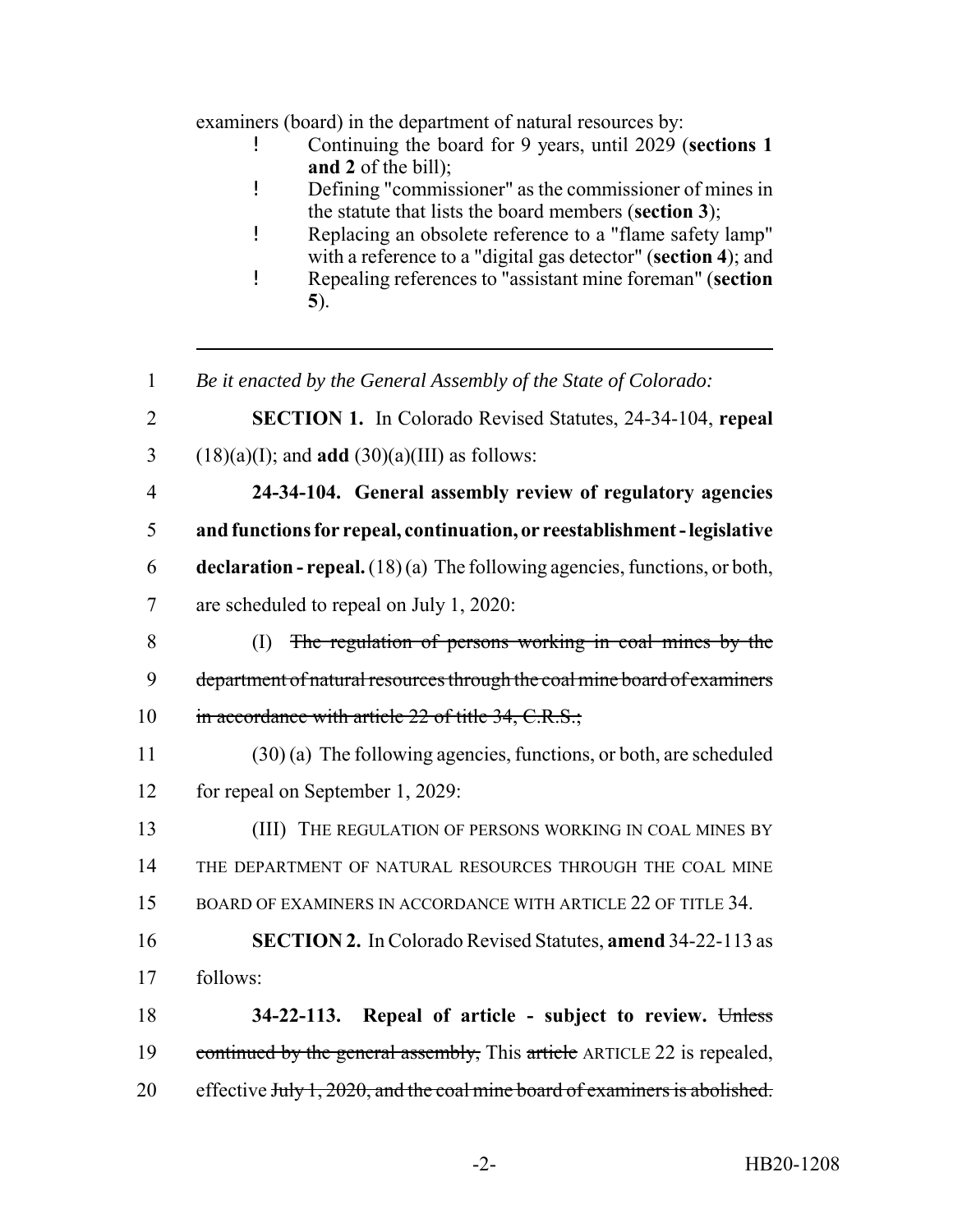1 The provisions of section 24-34-104 (2) to (8), C.R.S., concerning a 2 wind-up period, an analysis and evaluation, public hearings, and claims by or against an agency apply to the powers, duties, and functions of the 4 board specified in this article SEPTEMBER 1, 2029. BEFORE THE REPEAL, THIS ARTICLE 22 IS SCHEDULED FOR REVIEW IN ACCORDANCE WITH SECTION 24-34-104. **SECTION 3.** In Colorado Revised Statutes, 34-22-102, **amend** 8 (2) introductory portion and  $(2)(e)$  as follows: **34-22-102. Board of examiners - created - duties - members.** 10 (2) The board shall be IS composed of four voting members and one nonvoting ex officio member as follows: 12 (e) The commissioner, AS DESCRIBED IN SECTION 34-21-102, or his 13 THE COMMISSIONER's designee, shall serve SERVES as a nonvoting, ex officio member of the board. **SECTION 4.** In Colorado Revised Statutes, 34-22-109, **amend** (3) as follows: **34-22-109. Examinations - content.** (3) TO QUALIFY FOR 18 CERTIFICATION, an applicant for certification as a shot-firer shall MUST be sufficiently knowledgeable as to explosives, breaking agents, and blasting accessories used in coal mines, the proper placement of drill holes made 21 for the purpose of breaking or dislodging coal and rock, the flame safety 22 lamp DIGITAL GAS DETECTOR and its use in detecting inflammables and noxious gases, and the proper ventilation in the working places of coal mines. **SECTION 5.** In Colorado Revised Statutes, 34-22-112, **amend** (2) and (3) as follows: **34-22-112. Examinations - applicant qualifications.** (2) Every